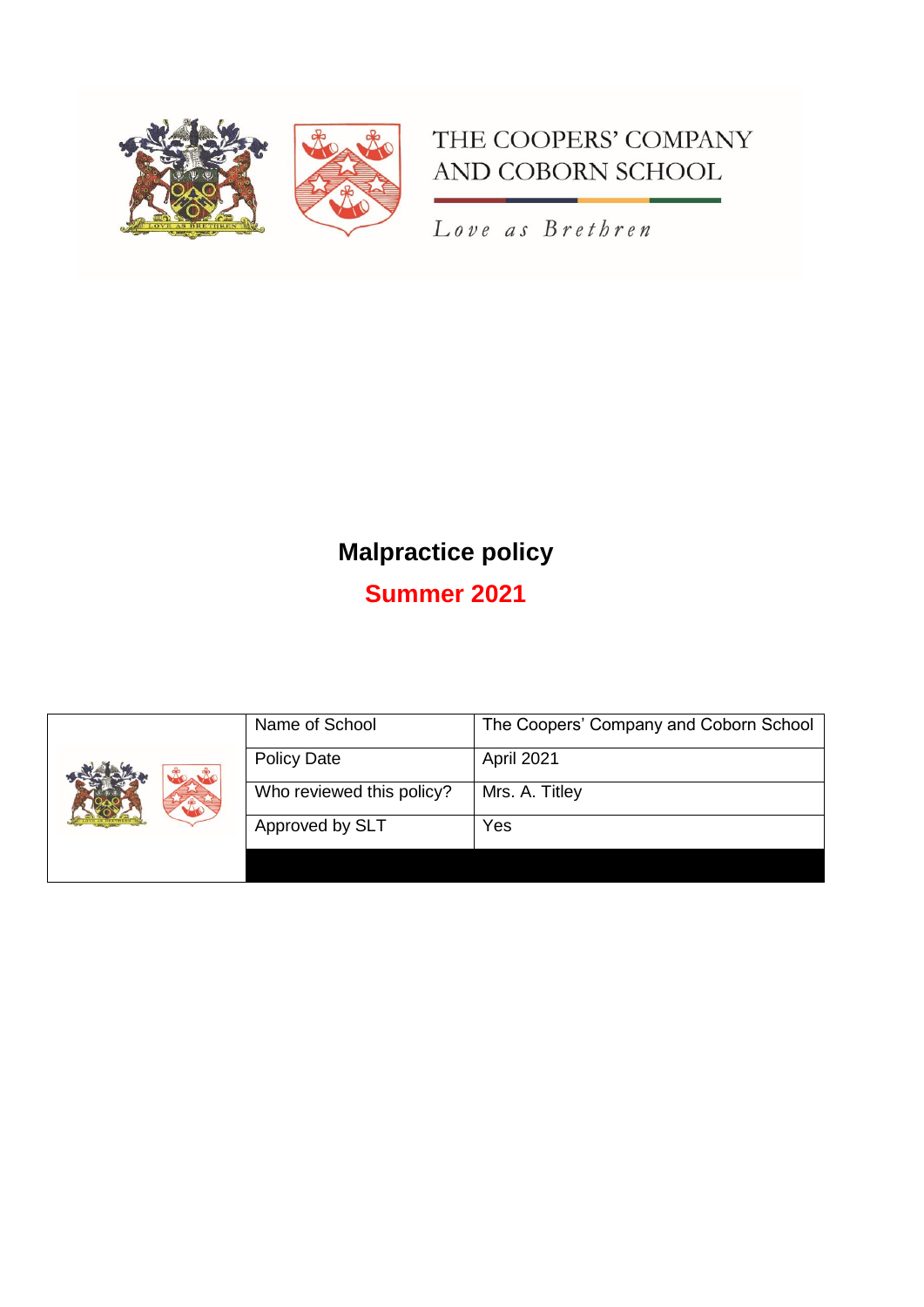

## **Contents**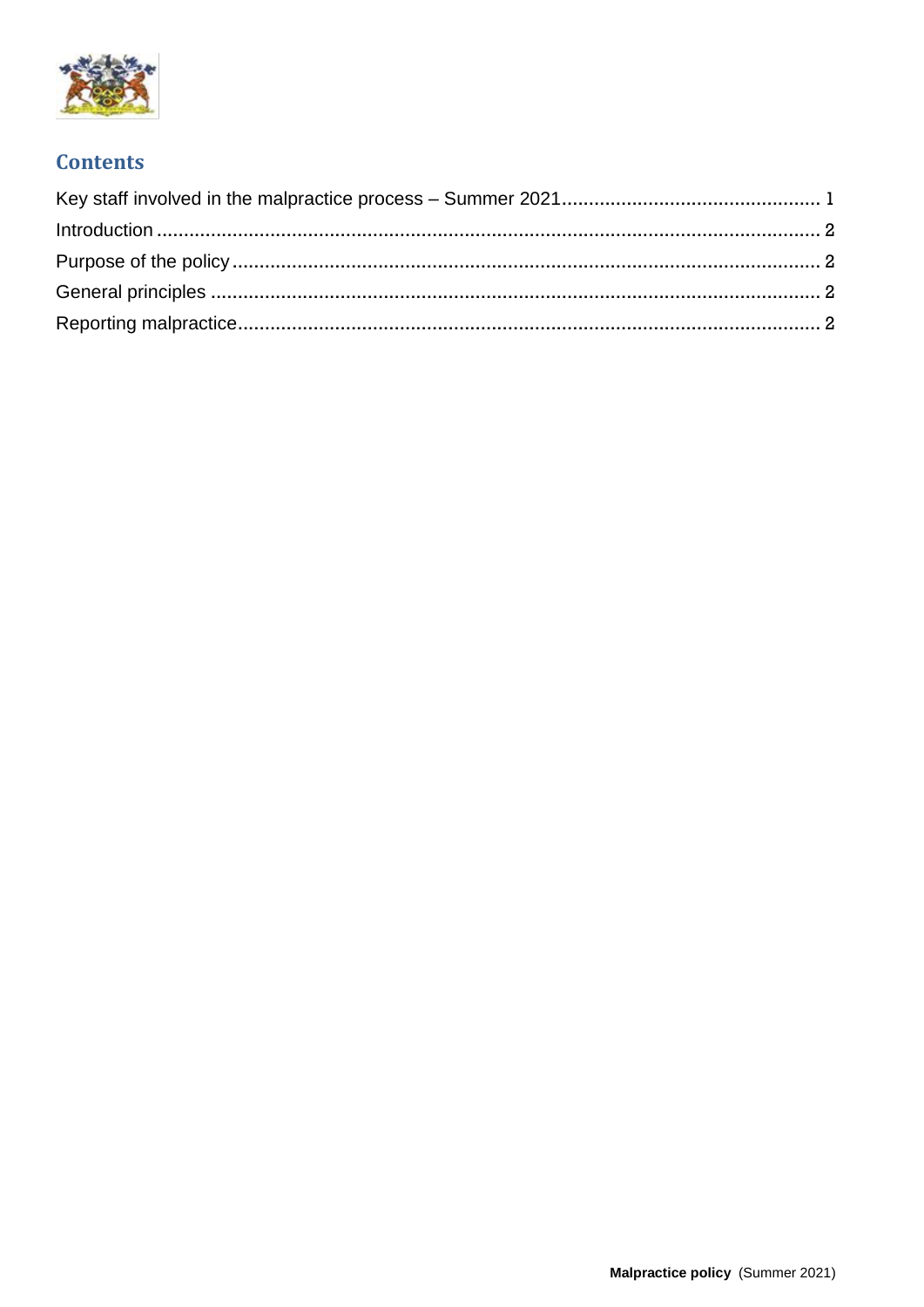

## <span id="page-2-0"></span>**Key staff involved in the malpractice process – Summer 2021**

| <b>Role</b>        | Name(s)                                        |
|--------------------|------------------------------------------------|
| Head of centre     | Ms. S. Hay                                     |
| <b>SLT</b> members | Mr. R. Bell                                    |
|                    | Mr. M. Duncan                                  |
|                    | Mrs. J. Harris                                 |
|                    | Mrs. R. Carron                                 |
|                    | Mr. J. Dudley-Hart                             |
| Exams office       | Mrs. A. Titley - Examinations and Data Manager |
|                    | Mrs. L. Butler - Deputy Examination Officer    |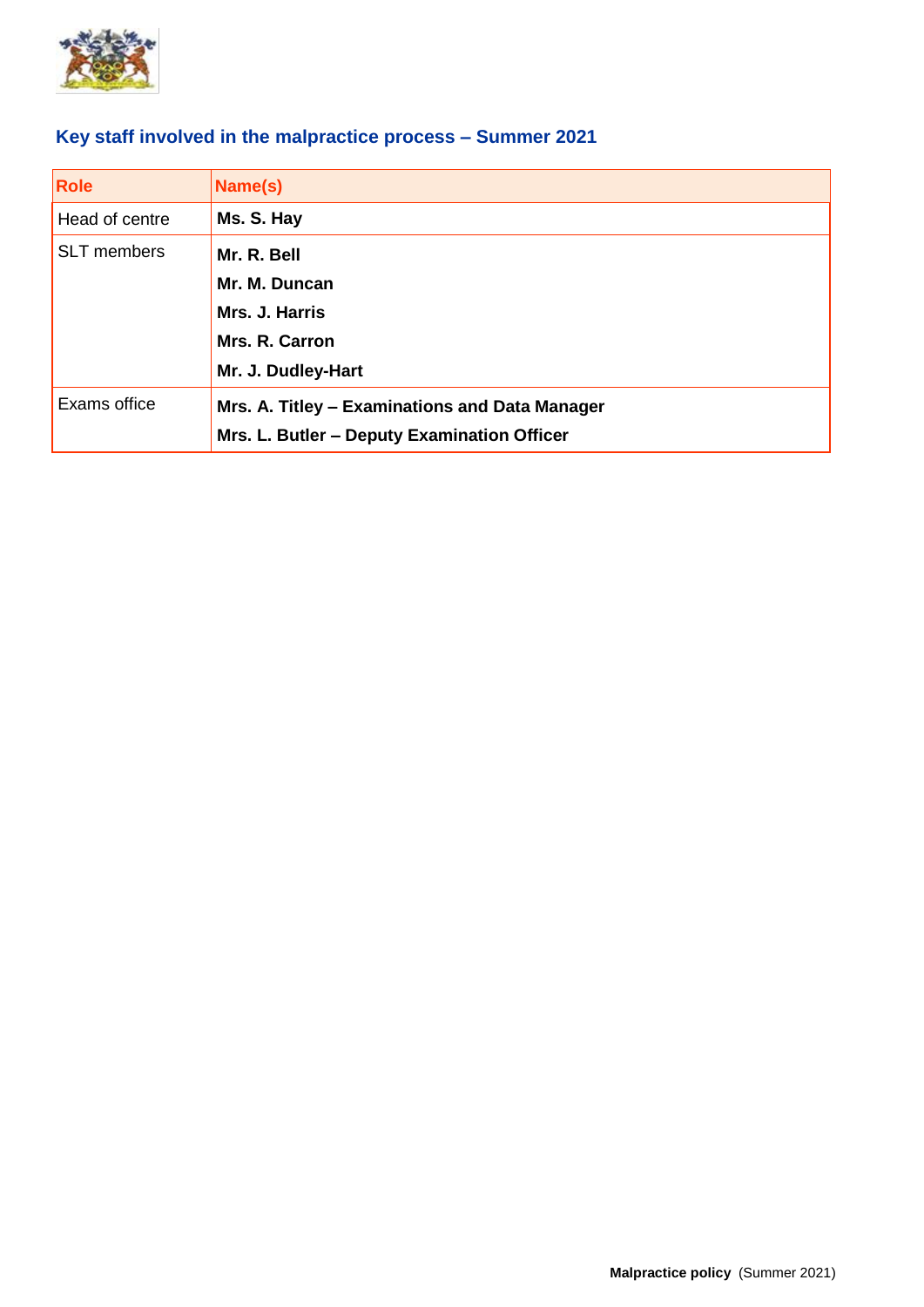

#### <span id="page-3-0"></span>**Introduction**

**The Coopers' Company and Coborn School** manages malpractice, in accordance with the JCQ [General Regulations for Approved Centres](https://www.jcq.org.uk/exams-office/general-regulations/) (section 5.11). Under normal delivery arrangements we take all reasonable steps to prevent the occurrence of any malpractice (which includes maladministration) before, during and after examinations and report and investigate as detailed in [Exams Policy -](https://www.cooperscoborn.org.uk/wp-content/uploads/2021/03/UPDATED-Exams-policy-V2.pdf) 2020-21 according to the requirements.

Our general centre policies regarding malpractice, maladministration and conflicts of interest have been reviewed to ensure they address the specific challenges of delivery in Summer 2021.

### <span id="page-3-1"></span>**Purpose of the policy**

This policy addresses malpractice under the specific arrangements for delivery in Summer 2021.

All staff involved have been made aware of this policy.

#### <span id="page-3-2"></span>**General principles**

In accordance with the regulations **The Coopers' Company and Coborn School** will:

- take all reasonable steps to prevent the occurrence of any malpractice (which includes maladministration) before, during and after the determination of grades process;
- investigate and record any instances of alleged or suspected malpractice (which includes maladministration) in accordance with the JCQ publication [JCQ Suspected](https://www.jcq.org.uk/exams-office/malpractice/)  [Malpractice: Policies and Procedures 2020-2021](https://www.jcq.org.uk/exams-office/malpractice/)
- Keep and retain clear and reliable records of the circumstances and the steps taken and make the candidate aware of the outcome.

#### <span id="page-3-3"></span>**Reporting malpractice**

**Candidates** (or an individual acting on their behalf)

In accordance with JCQ Guidance on the determination of grades for A/AS Levels and GCSEs for Summer [2021](https://www.jcq.org.uk/summer-2021-arrangements/) each candidate will be made aware of the evidence that is going to be used and understand that the range of evidence used to determine a grade is not negotiable.

Where a candidate might attempt to gain an unfair advantage during the centre's process on the determination of grades, for example, submitting fabricated evidence or plagiarised work, or any other act deemed as malpractice in the [JCQ Suspected Malpractice: Policies and Procedures](https://www.jcq.org.uk/exams-office/malpractice/)  [2020-2021](https://www.jcq.org.uk/exams-office/malpractice/), The Coopers' Company and Coborn School will deal with the matter internally by doing the following:-

- collate evidence and statements and investigate the circumstances of the suspected malpractice;
- make a judgement of the seriousness of the suspected malpractice and take action in line with the JCQ guidance.
- Keep clear, detailed and reliable records of the circumstances and the steps take;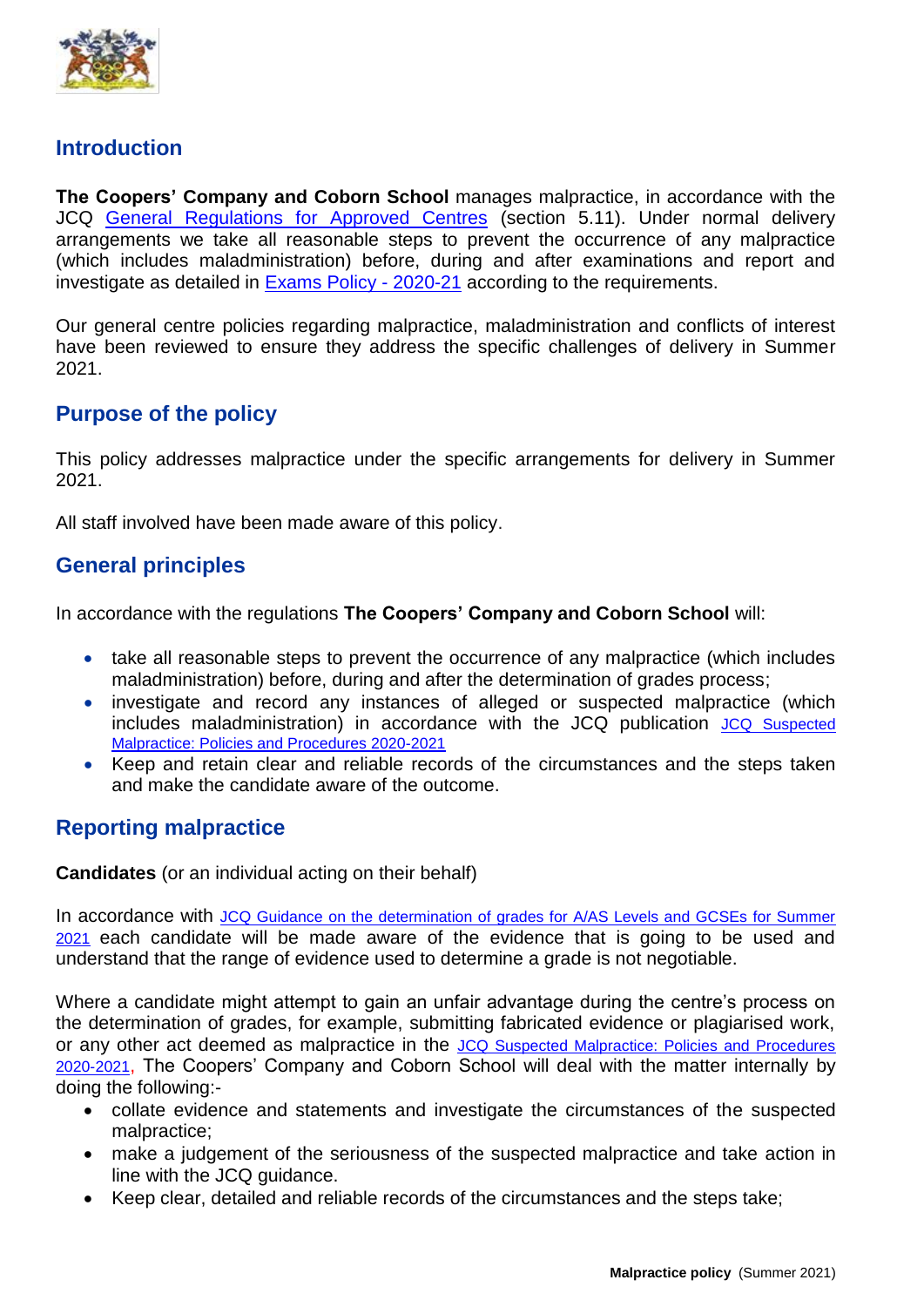

- Make the candidate aware of the final, non-negotiable outcome decided by the school.
- Submit details of the suspected malpractice, together with all other supporting evidence to the awarding body in the event the candidate should request an appeal of the result awarded.

Where a candidate, or an individual acting on their behalf such as a parent/carer, might try to influence grade decisions by applying pressure to the centre or any of its staff, The Coopers' Company and Coborn School will keep and retain clear and reliable records of the circumstances and the steps taken, and make the candidate aware of the outcome. This will include a record that confirms the candidate had been made aware of the evidence that was going to be used and understand that the range of evidence used to determine a grade was not negotiable.

However, if a candidate or an individual acting on their behalf continues to inappropriately attempt to pressure centre staff, a report of suspected candidate malpractice will be submitted to the relevant awarding body.

A report will be submitted by completing the appropriate documentation as guided by the individual awarding body concerned, including the form JCQ M1 Report of suspected candidate [malpractice.](https://www.jcq.org.uk/exams-office/malpractice/)

- This form must be used by the head of the centre to notify the appropriate awarding body of an instance of suspected candidate malpractice in the conduct of examinations or assessments;
- It can also be used to provide a report on investigations into instances of suspected malpractice;
- In order to prevent the issue of erroneous results and certificates, it is essential that the awarding body concerned is notified immediately of instances of suspected candidate malpractice.

#### **Centre staff**

The Coopers' Company and Coborn School will report any instances of potential malpractice (which includes maladministration) where any centre staff fail to follow the published requirements for determining grades.

Examples of potential malpractice taken from the JCQ Guidance on the determination of grades for [A/AS Levels and GCSEs for Summer 2021](https://www.jcq.org.uk/summer-2021-arrangements/) includes but is not limited to:

- Exam entries are created for students who had not studied the course of entry or had not intended to enter for June 2021;
- Grades created for students who have not been taught sufficient content to provide the basis for that grade:
- A teacher deliberately and inappropriately disregarding the centre's published policy when determining grades;
- A teacher fabricating evidence of candidate performance to support an inflated grade;
- A teacher deliberately providing inappropriate levels of support before or during an assessment, including deliberate disclosure of mark schemes and assessment materials, to support an inflated grade;
- A teacher intentionally submitting inflated grades;